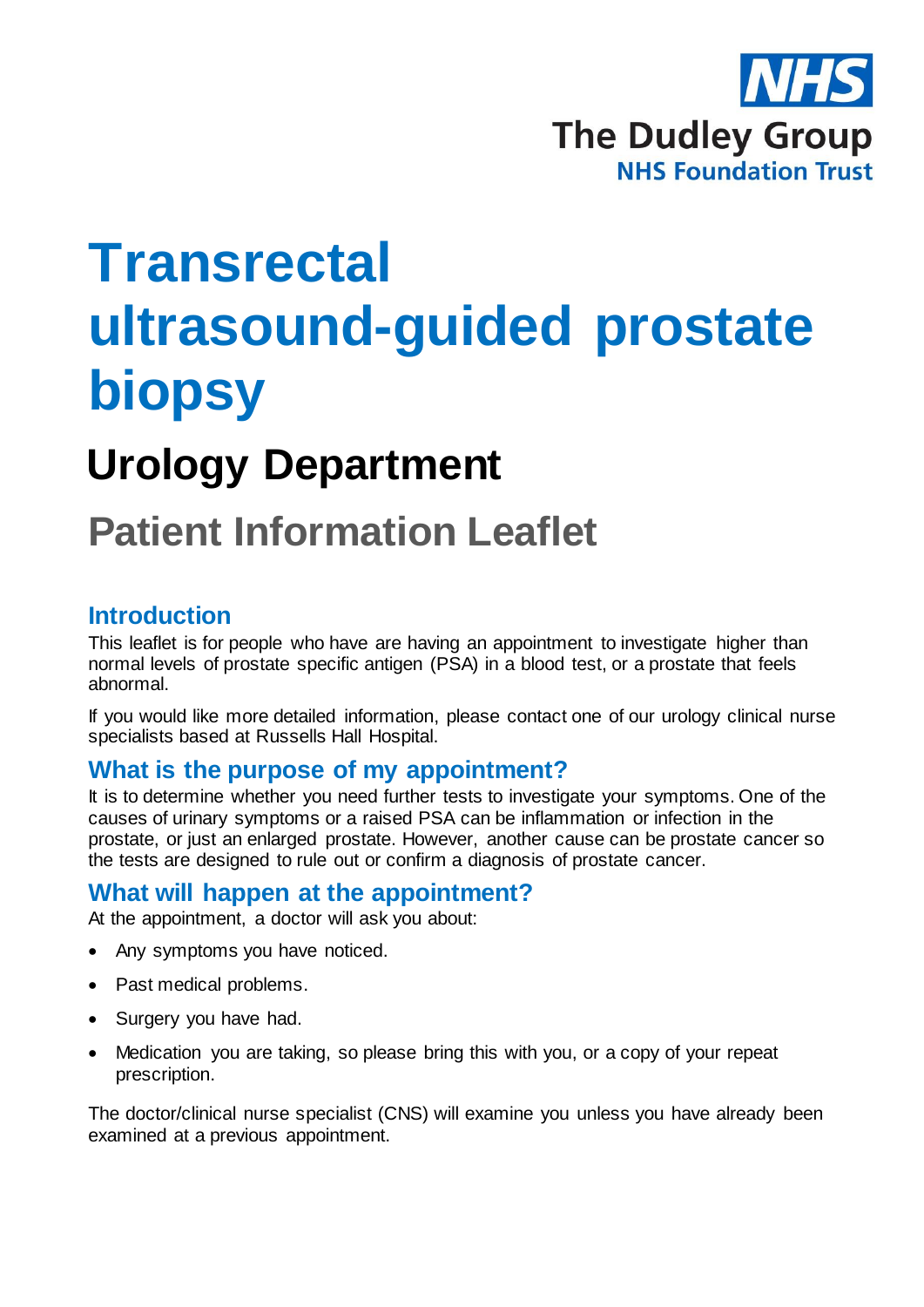On your first appointment, we may recommend/request you undergo a magnetic resonance imaging (MRI) scan. This is so that we can target any abnormal areas when we carry out the biopsy. If the MRI scan is required, this will be performed on a different date.

If we arrange a scan and it shows any abnormality within the prostate, or there is a high level of clinical suspicion (the PSA is high and the prostate feels abnormal), we will send you an appointment for a prostate biopsy. If there is no obvious abnormality and a low level of clinical suspicion (the PSA is normal or slightly raised and the prostate feels normal), we may discuss with you monitoring your PSA instead of a biopsy.

If you are having a biopsy, we will ask you to change into a hospital gown so please bring a dressing gown to wear over the top of the gown and a pair of slippers.

The rest of the leaflet is about the procedure to take a prostate biopsy.

## **What is a transrectal ultrasound (TRUS) and biopsy?**

TRUS is the use of ultrasound to obtain pictures of the prostate gland through the back passage. It does not involve X-rays. A biopsy is a small sample of tissue taken from the prostate with a very fine needle. This tissue can then be examined using a microscope.

A small ultrasound probe is inserted into your back passage to scan the prostate. If biopsies are needed, the doctor will insert a needle into your prostate to take them. It is usual to take up to 18 biopsies.

## **What are the benefits of the procedure?**

It will give your consultant information about your medical condition. This will be used by the consultant to advise you about further tests you need or treatment.

### **What are the risks?**

Most procedures have some risks and it is important that we make you aware of these. You may experience the following problems after this procedure:

#### **Common risks:**

- Blood in your urine.
- Blood in your semen this may last for up to six weeks but is perfectly harmless and will not cause any problems for you or your sexual partner.
- Blood in your stools (faeces).
- A urine or other infection.
- Discomfort in your prostate due to bruising.
- Bleeding which may cause problems with you passing urine.

#### **Occasional risks:**

- Blood infection (septicaemia). If you get this, you will need hospital treatment.
- Heavy bleeding. If you get this, you will need hospital treatment.
- Failure to detect a cancer of the prostate.
- The procedure may need to be repeated if the results of the biopsies are not clear, or if your PSA level rises further at a later stage.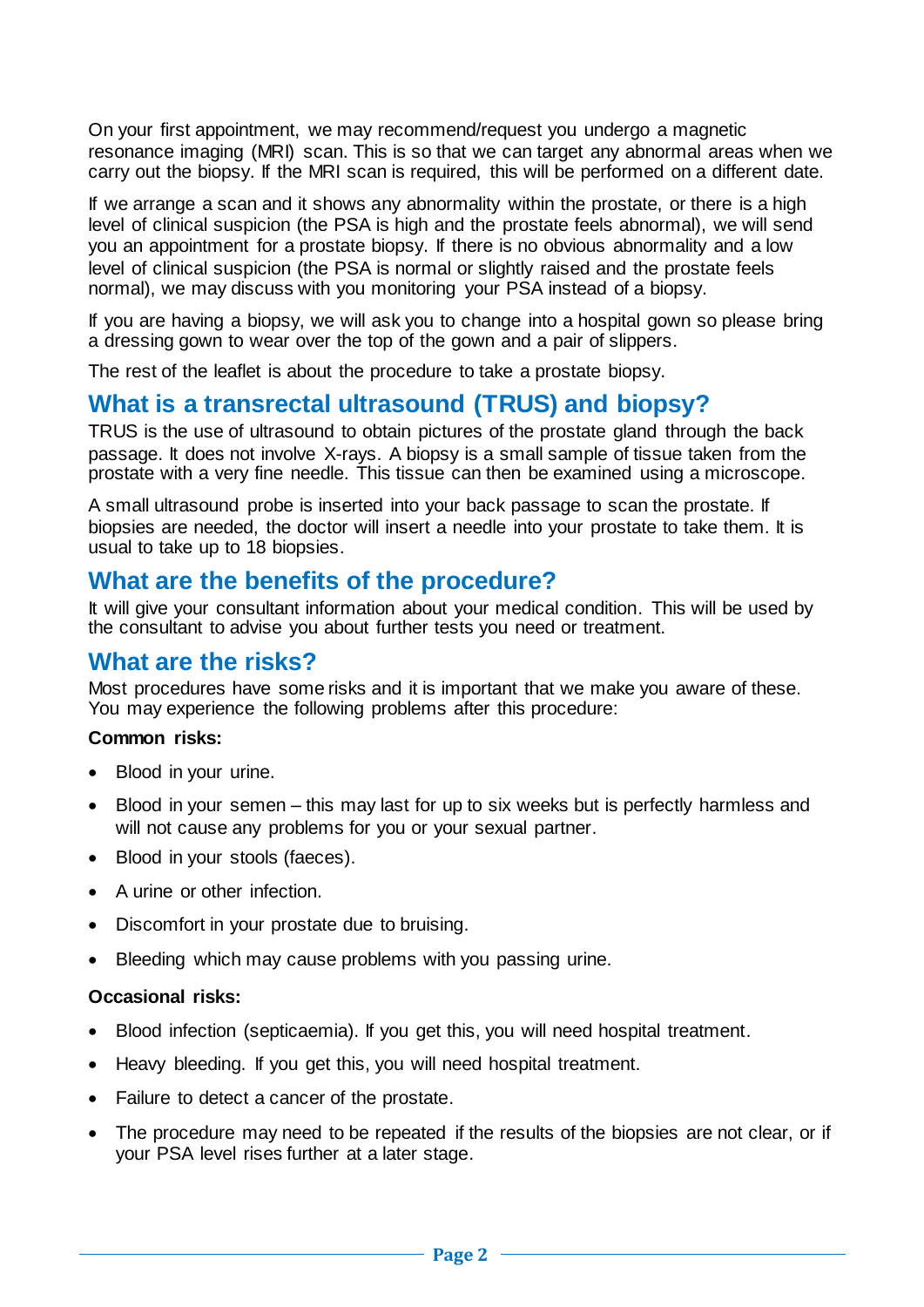#### **Rare risk:**

You cannot pass urine. If this happens, you will need hospital treatment.

## **What are the alternatives to this procedure?**

You can decide not to have the procedure and to have regular blood tests to monitor your condition.

## **What do I need to do before the procedure?**

You can eat and drink normally before and after the procedure.

We would advise you not to drive yourself home. If you need an ambulance for medical reasons, you will need to book this through your GP.

Please bring a book, magazine, paper and a drink with you, if you wish, as you may be at the hospital for up to two hours.

#### **What about my medication?**

If you are taking anticoagulant medication (this is medication that 'thins' the blood), this will need to be stopped before a biopsy. This is because these drugs can cause increased bleeding after a biopsy.

You will need to stop the medication as follows:

- Warfarin stop taking this for five days. You will need to have an INR blood test before the biopsy
- Rivaroxaban, apixaban, endoxaban stop taking these for two days
- Clopidogrel, dipyridamide, ticagrelor stop taking these for seven days

If you are on any other blood thinning medication not on the list, please ask the doctor at your consultation or ring for instructions for when to stop it.

There may be a balance of risk where stopping them will reduce the chances of bleeding, but this can result in increased clotting which may also carry a risk to your health. Therefore, the risks and benefits of this will need to be discussed carefully with you before you have the procedure.

#### **Where will the procedure be performed?**

The procedure is usually carried out on ward C6 at Russells Hall Hospital. Details about this can be found on your appointment letter.

#### **What happens during TRUS and biopsy?**

Firstly, we will explain the procedure to you. Please ask any questions you may have. If you are happy to go ahead, we will ask you to give verbal consent.

We will give you antibiotics by injection immediately before the procedure into a vein in your arm. We will then insert an antibiotic suppository, which is like a big tablet, into your back passage. We will also give you some antibiotic medicine to take at home. This helps to reduce the risk of infection.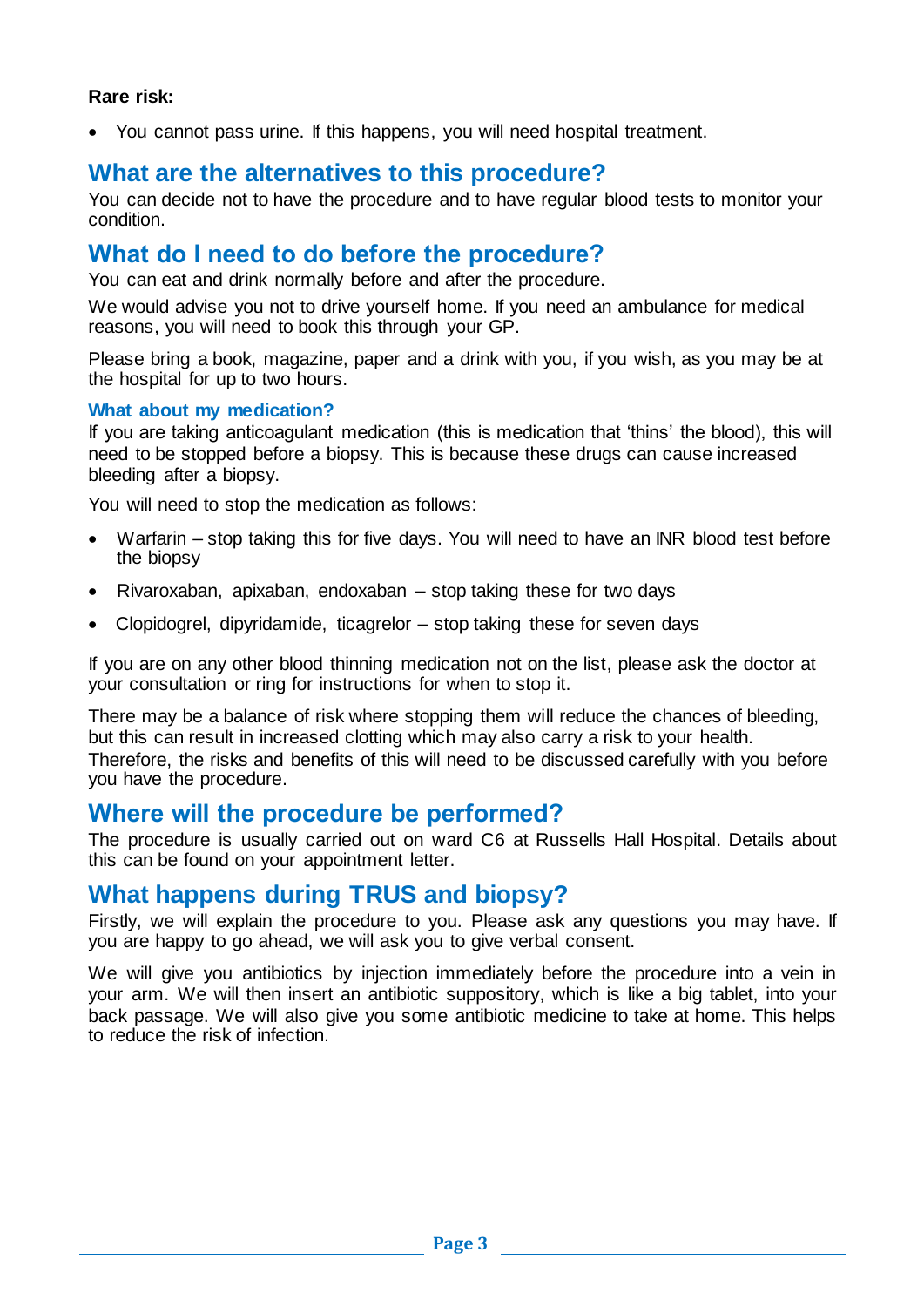The test is performed as an outpatient procedure so you will not need to stay in hospital. You will need to lie on your left side. The doctor will:

- Examine your prostate.
- Insert an ultrasound probe into your back passage. The prostate probe is quite large (about the diameter of a thumb) so the more you relax, the better you will tolerate the procedure. Local anaesthetic is injected below your prostate so the procedure should not be painful.
- Take a number of biopsies, using a spring-loaded device which operates the biopsy needle. You will hear a clicking sound during the procedure. You may also feel the vibration of the TRUS scanner. Normally six to 18 biopsies are taken. This part of the procedure generally takes seven or eight minutes.

There may be some pressure or discomfort during the procedure and the prostate can feel bruised afterwards. However, most men tolerate the procedure very well.

## **What should I do when I get home?**

- It is a good idea to sit quietly at home for the first 48 hours after the biopsies
- Drink twice as much fluid as you would normally for the first 48 hours after the biopsies, and avoid alcohol
- Use the toilet regularly, including passing stools (faeces)
- Avoid physically-demanding activities
- Make sure you complete your course of antibiotic medicine
- Take simple painkillers for discomfort such as paracetamol, if you can take it (always read the label; do not exceed the recommended dose)
- Avoid sexual activity for the first 48 hours. After that, you can start having sex again when you feel comfortable, even if there is blood in your semen

## **What should I look out for at home?**

If you get:

- A fever (high temperature) or start shivering, you should contact your GP, or ward C6 at the hospital on 01384 244282, immediately for advice.
- A lot of bleeding in your urine or from your back passage, especially if you have clots of blood, you should contact your GP or ward C6 at the hospital on 01384 244282.

#### **How will I get the results?**

We understand that this is an anxious time for you and your family. It takes about two to three weeks for the biopsies to be analysed. We aim to let you know the results as soon as possible either by phone, letter or a hospital appointment.

If you have not heard from us after three weeks, please contact your consultant's secretary.

If you have a hospital appointment, you can bring a family member or friend with you if you wish.

#### **Please make sure the nurse knows your current contact details.**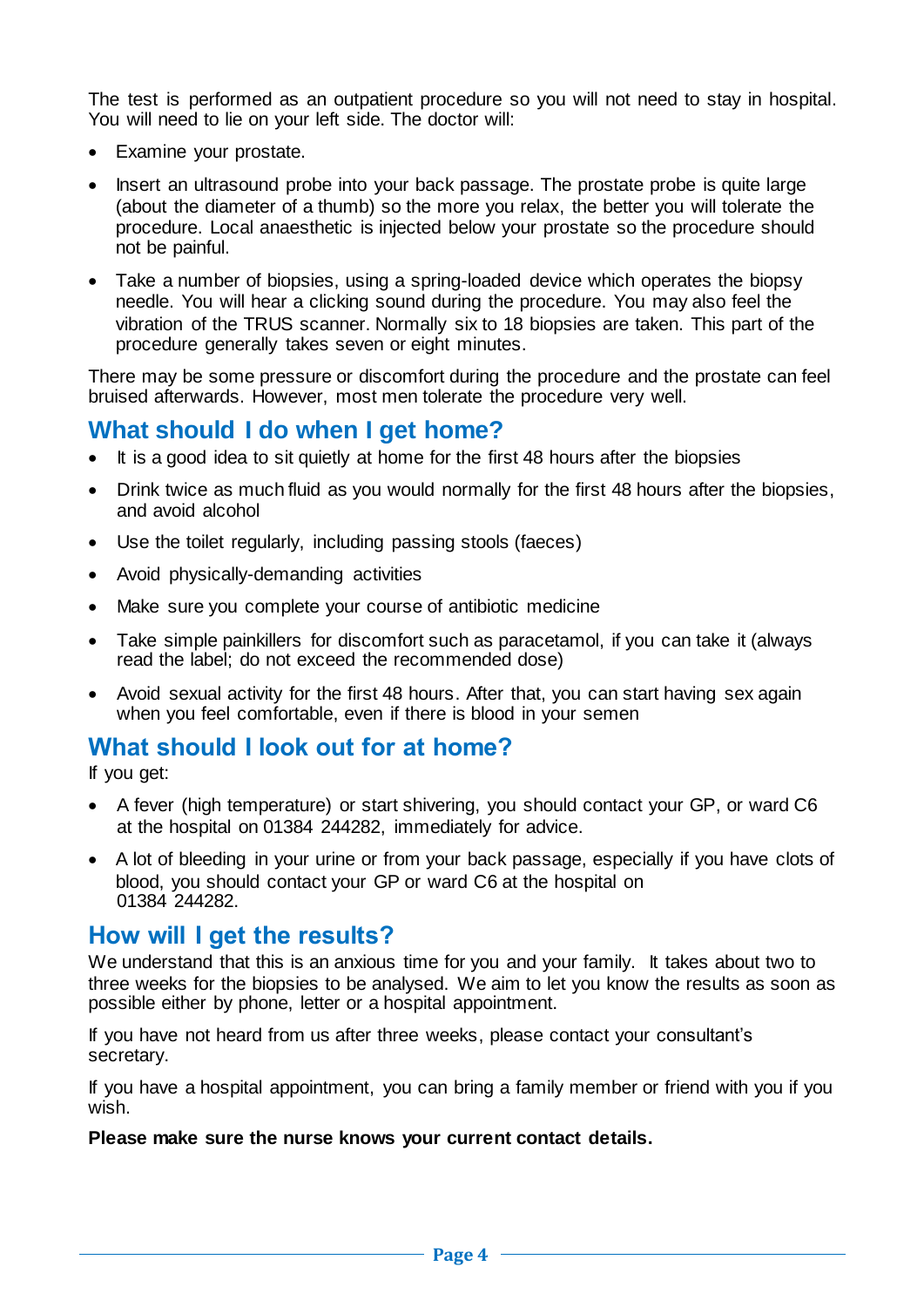## **What happens if I have prostate cancer?**

With the increased use of PSA blood tests and prostate biopsies, more prostate cancers are being diagnosed, many at an early stage. Not all prostate cancers need to be treated. However, by finding it early, there is the opportunity to treat the disease at a much earlier stage, or monitor its behaviour.

The treatment methods, including surgery, radiotherapy and hormone therapy, are complex. The choice of treatment will depend on your individual condition.

We understand that you will have many concerns and it may help if you make a list of these to discuss with your consultant. Alternatively, you can contact one of the clinical nurse specialists who will be happy to discuss any of your concerns with you. The urology clinical nurse specialists (CNS) can be contacted on:

01384 456111 ext. 2873 or 07787 512834

### **Can I find out more?**

If you are given a diagnosis of prostate cancer, the following are some organisations that you may find useful:

#### **White House Cancer Support**

Provides practical help, emotional support and information to people with cancer, their families, friends and carers in the borough of Dudley and surrounding areas. Monthly prostate cancer support group, every third Tuesday at 2pm.

10 Ednam Road **Dudley** DY1 1JX 01384 231232 01384 459975 Email: [info@support4cancer.org.uk](mailto:info@support4cancer.org.uk) <http://www.support4cancer.org.uk/>

#### **Prostate Cancer UK**

Information and support for patients with prostate cancer.

0800 074 8383 <http://prostatecanceruk.org/>

#### **Cancer Research UK**

Information on active surveillance and living with cancer.

Speak to a nurse on 0808 800 4040 <http://www.cancerresearchuk.org/about-cancer/>

#### **Macmillan Cancer Support**

Practical, emotional and financial support for people with cancer, and their family and friends.

0808 808 0000 (9am to 8pm, Monday to Friday) <https://www.macmillan.org.uk/>

#### **Healthtalkonline.org**

Watch, listen to or read personal experiences of cancer diagnosis and treatment.

<http://www.healthtalk.org/>